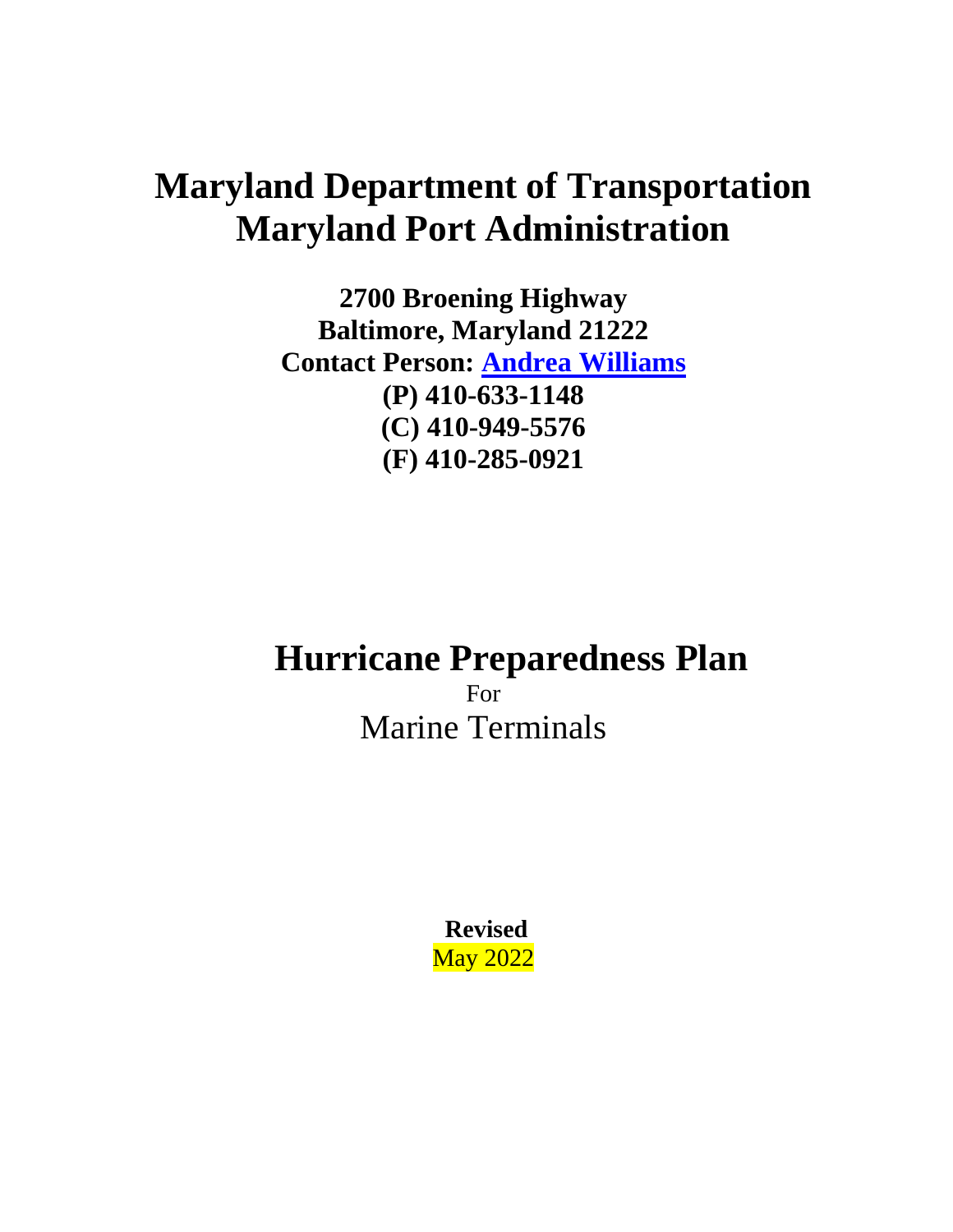## SECTION PAGE

| 2                                                                                                                   |                |  |  |  |  |
|---------------------------------------------------------------------------------------------------------------------|----------------|--|--|--|--|
| 5                                                                                                                   |                |  |  |  |  |
| 9                                                                                                                   |                |  |  |  |  |
| G. Attachments:                                                                                                     |                |  |  |  |  |
| Maritime Conditions Comparison Chart<br>1.<br>List of Emergency Telephone Numbers<br>2.<br>3.<br><b>Storm Surge</b> | 12<br>13<br>14 |  |  |  |  |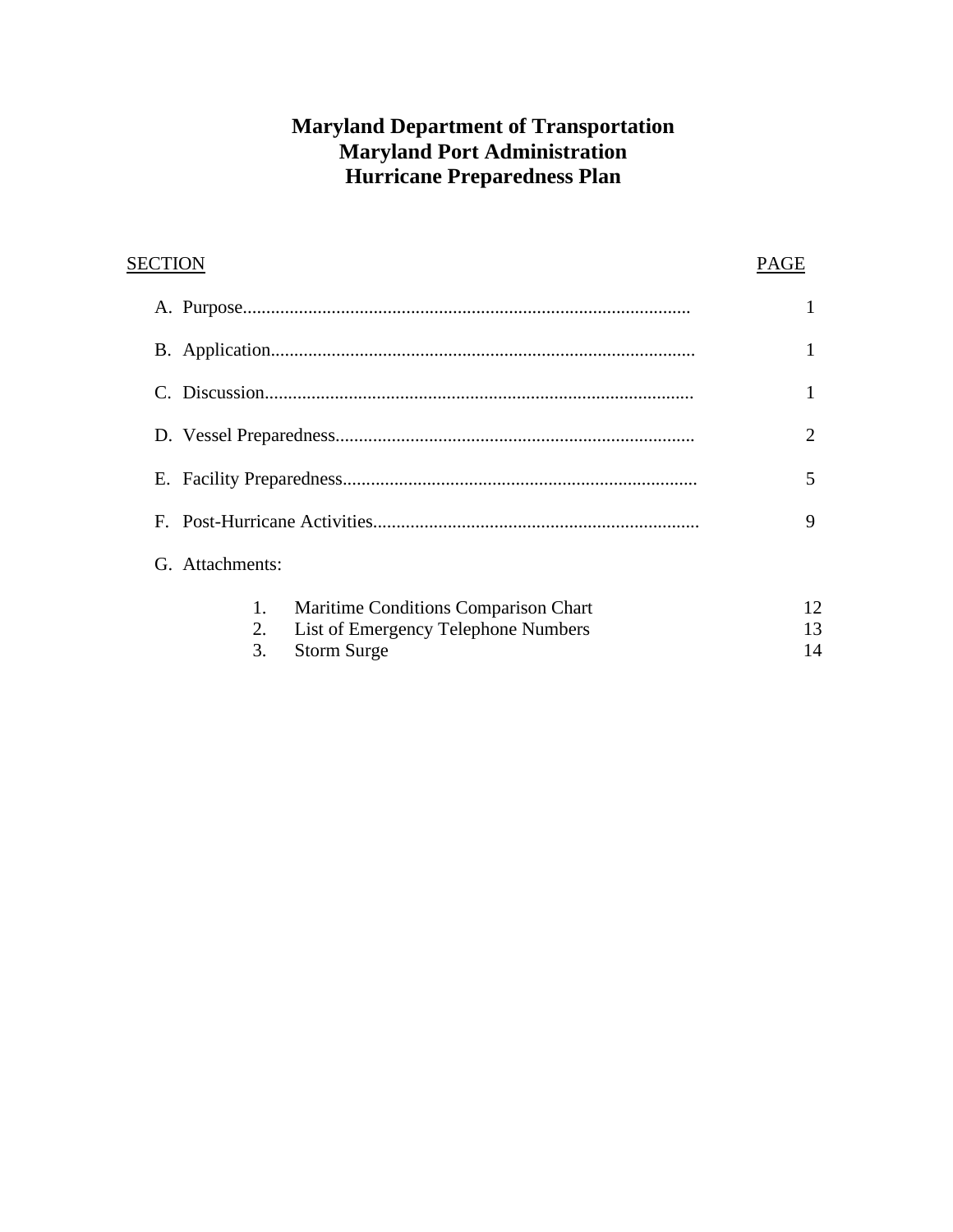#### A. PURPOSE

- 1. The purpose of this plan is to establish procedures for protecting personnel and securing Maryland Department of Transportation Maryland Port Administration (MDOT MPA) property and equipment in preparation for hurricane or tropical storm force weather. The MDOT MPA will provide guidance, act as liaison to the U.S. Coast Guard, and disseminate advisory information to MDOT MPA tenants in preparation for a possible hurricane strike on Baltimore. The goal is to minimize potential deaths, injuries, and property damage and return MDOT MPA facilities to normal operations as quickly as possible after a hurricane impacts the Baltimore area.
- 2. This plan is advisory and does not supersede any directives or requirements established by the Maryland Department of Emergency Management (MDEM) State of Maryland Emergency Operations Plan (EOP) or those promulgated in the U.S. Coast Guard Captain of the Port (COTP) Sector Maryland – National Capital Region (NCR) Maritime Hurricane Contingency Plan [https://homeport.uscg.mil/Lists/Content/DispForm.aspx?ID=71063&Source=/Lists/Cont](https://homeport.uscg.mil/Lists/Content/DispForm.aspx?ID=71063&Source=/Lists/Content/DispForm.aspx?ID=71063) [ent/DispForm.aspx?ID=71063](https://homeport.uscg.mil/Lists/Content/DispForm.aspx?ID=71063&Source=/Lists/Content/DispForm.aspx?ID=71063)

These plans should be consulted, and their policies, directives, and recommendations adhered to, as they apply, in the event of a hurricane emergency.

#### B. APPLICATION

This plan applies to all MDOT MPA personnel and facilities and includes recommended actions for leasees and port users of MDOT MPA property.

#### C. DISCUSSION

- 1. Hurricanes pose a threat to life and property on the east and gulf coasts of the United States from high winds, heavy rains, and flooding. Fortunately, hurricanes can be detected, and their movements are closely monitored making the threat they pose relatively predictable. With sufficient notice and preparation, people and property can be protected, and losses minimized.
- 2. June 1st through November 30th is the period of greatest hurricane activity and is referred to as hurricane season. The Coast Guard COTP will establish and publish maritime conditions based on when gale force winds are predicted to arrive on the Maryland waters of the Chesapeake Bay (or the COTP Zone). The intent of setting port maritime hurricane conditions is to give the port community time to prepare. Attachment 1 is a chart comparing the various maritime hurricane conditions. These conditions are described as follows: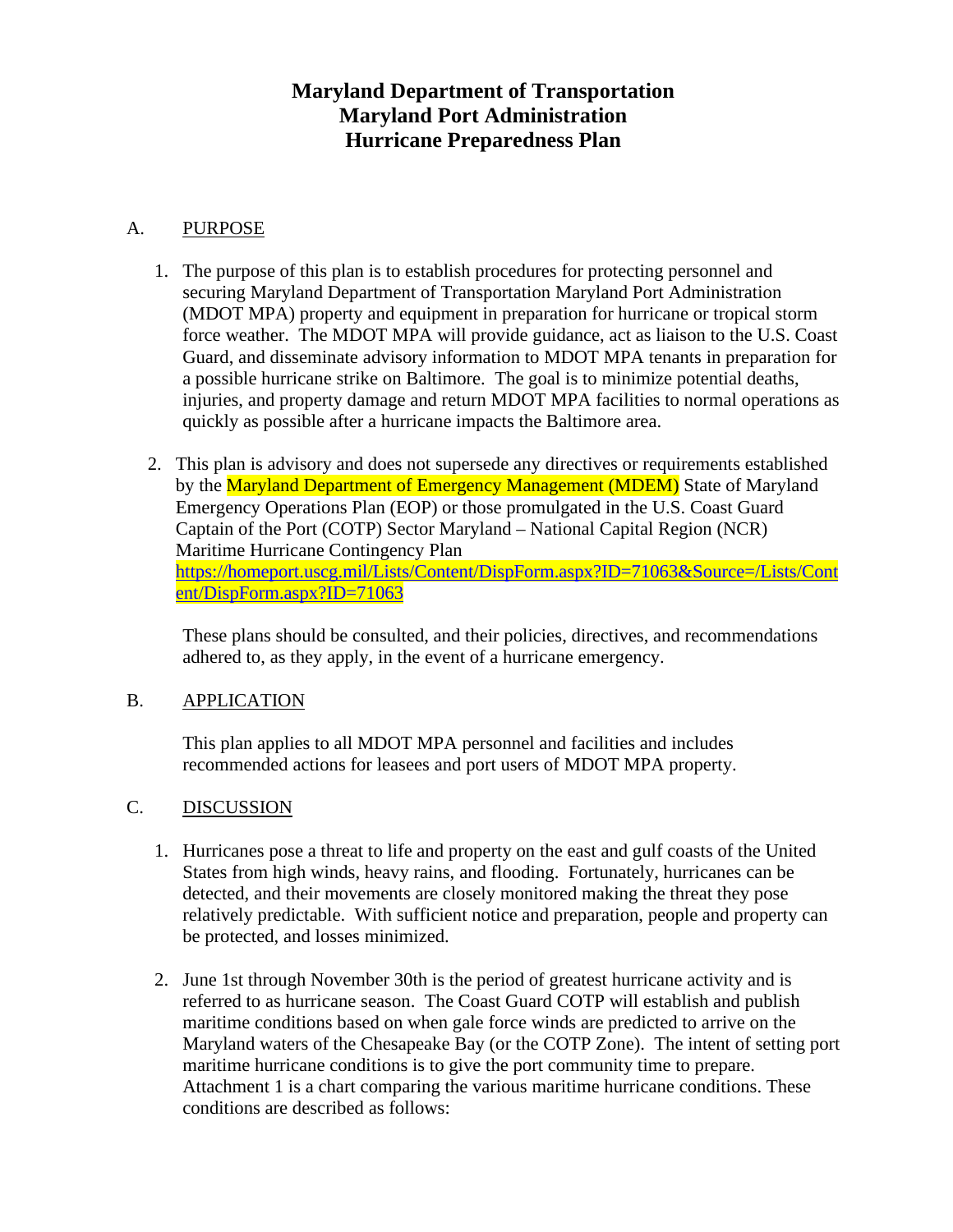- a) **SEASONAL ALERT**: Set on June 1<sup>st</sup> and remain in effect through November 30<sup>th</sup>. At this time hurricane plans, should be reviewed and weather reports closely monitored for any hurricane activity.
- b) **STORM CONDITION**: Set when high winds, 55mph/48kts or greater, are forecasted. This condition includes all phases of the approaching storm.
- c) **WHISKEY**. Set when gale force winds (34+ mph) associated with tropical system activity is expected to arrive at the Port within **72 hours.**
- d) **XRAY**: Set when gale force winds (34+ mph) associated with tropical system is expected to arrive at Port within **48 hours.**
- e) **YANKEE:** Set when gale force winds (34+ mph) from a hurricane force storm is expected to arrive at the Port within **24 hours**, and as soon as practical after the storm passes.
- f) **ZULU:** Set when gale force winds (34+ mph) from a hurricane force storm is expected to arrive at the Port within **12 hours**.
- 3. The MDTA Police maintains a 24-hour watch and communications system. U.S. Coast Guard will make notification every time there is a change in the Port Maritime Hurricane Conditions (via telephone, Maritime Safety and Security Bulletins, and/or through teleconferences) changes to the MDOT MPA. Notifications and advisories to MDOT MPA tenants will be made using the MDOT MPA eBroadcast system; therefore, it is important to provide current information to the eBroadcast administrator.
- 4. The COTP will act to control ship movements based on the prevailing maritime condition. Sector MD-NCR is an inland port and there are several factors to consider when deciding whether to allow a vessel to transit to sea or remain in Port. It takes approximately 8 hours to transit through the C&D Canal and 12 hours to transit the length of the Chesapeake Bay. Also, the COTP must consider what port conditions both Sector Delaware Bay and Sector Hampton Roads have set.
- 5. The COTP will dispatch harbor patrols into the port during the various maritime conditions to check for any potential hazards and may require facility operators to act to eliminate hazardous conditions.

#### D. VESSEL PREPAREDNESS

- 1. The MDOT MPA will receive and review weather information and will transmit maritime advisories and preparedness recommendations, through eBroadcast or other means, to tenants, port users, vessel owners, operators, agents, and steamship companies.
- 2. At **WHISKEY**, advise all vessels that NO VESSEL CAN REMAIN MOORED AT MDOT MPA FACILITIES UNTIL and UNLESS THE FOLLOWING OCCURS.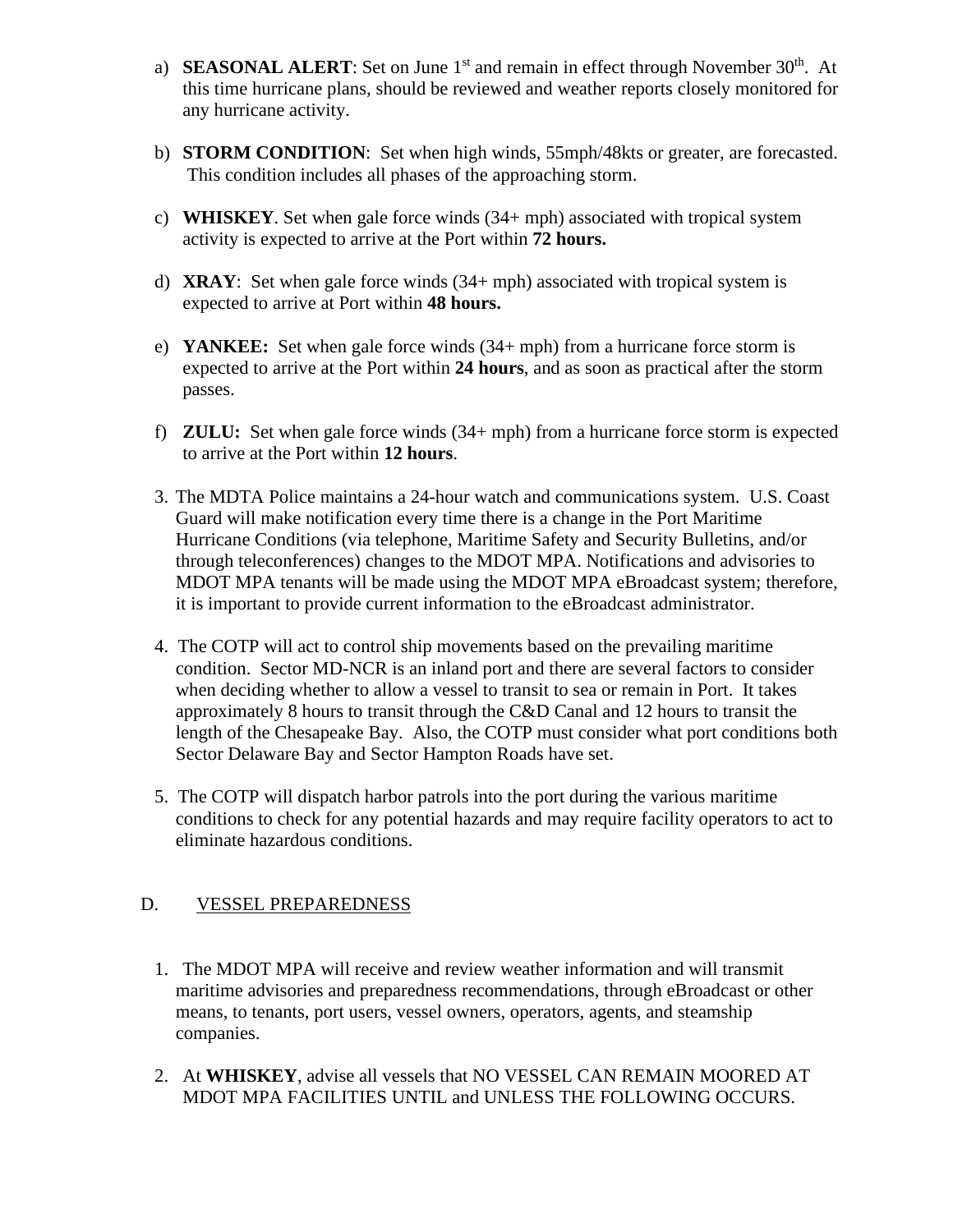#### *Commercial Oceangoing Vessels and Barges Greater than 500 Gross Tons*

- a) Commercial oceangoing vessels and barges greater than 500 gross tons must seek COTP approval and have a COTP verification number for remaining in Port. This requires submission of a written request to COTP, using the USCG's **Commercial Vessel Authorization Checklist/Survey;** found in Annex B of the Sector MD-NCR Maritime Hurricane Contingency Plan. [https://homeport.uscg.mil/Lists/Content/DispForm.aspx?ID=71063&Source](https://homeport.uscg.mil/Lists/Content/DispForm.aspx?ID=71063&Source=/Lists/Content/DispForm.aspx?ID=71063) [=/Lists/Content/DispForm.aspx?ID=71063](https://homeport.uscg.mil/Lists/Content/DispForm.aspx?ID=71063&Source=/Lists/Content/DispForm.aspx?ID=71063)
- b) For commercial oceangoing vessels and barges greater than 500 gross tons, permission must be granted by the COTP before MDOT MPA will consider allowing a vessel to remain at its berths. The MDOT MPA requires that the vessel requests permission in writing and submits a completed Commercial Vessel Authorization Checklist/Survey. The MDOT MPA Director of Operations or designee will determine whether to grant permission to the vessel, depending on operational considerations.
- c) The COTP directs vessel movements and usually orders vessels greater than 500 gross tons to an anchorage or back to the sea if conditions permit. Advanced planning and timely coordination with the MDOT MPA and the COTP will be critical in determining the safest course of action for each vessel.

#### *Vessels with COTP's Preapproval to Remain in Port*

d) Vessels with COTP preapproval to remain in port should verify that the approved plan remains valid and notify the COTP of their intentions. If any of these vessels are moored at an MDOT MPA facility, The MDOT MPA Director of Operations or designee will determine whether to grant permission to the vessel, depending on operational considerations.

#### *Vessels Less Than 500 Gross Tons*

e) Any vessel less than 500 gross tons must complete the USCG's Commercial Vessel Authorization Checklist/Survey, submit to MDOT MPA, and request permission from the MDOT MPA to remain in port. The MDOT MPA Director of Operations or designee will determine whether to grant permission to the vessel, depending on operational considerations.

#### *Vessels Requesting Permission to Remain at Anchorage*

f). Vessels electing to remain at anchorage in Baltimore Harbor or the Chesapeake Bay must notify the COTP. These arrangements must be confirmed when maritime condition **YANKEE** has been set or sooner.

#### *MDOT MPA Schedule 20A, Vessels Seeking Safe Refuge, Section II.B.5 States:*

*"A" 5. Safe Refuge:*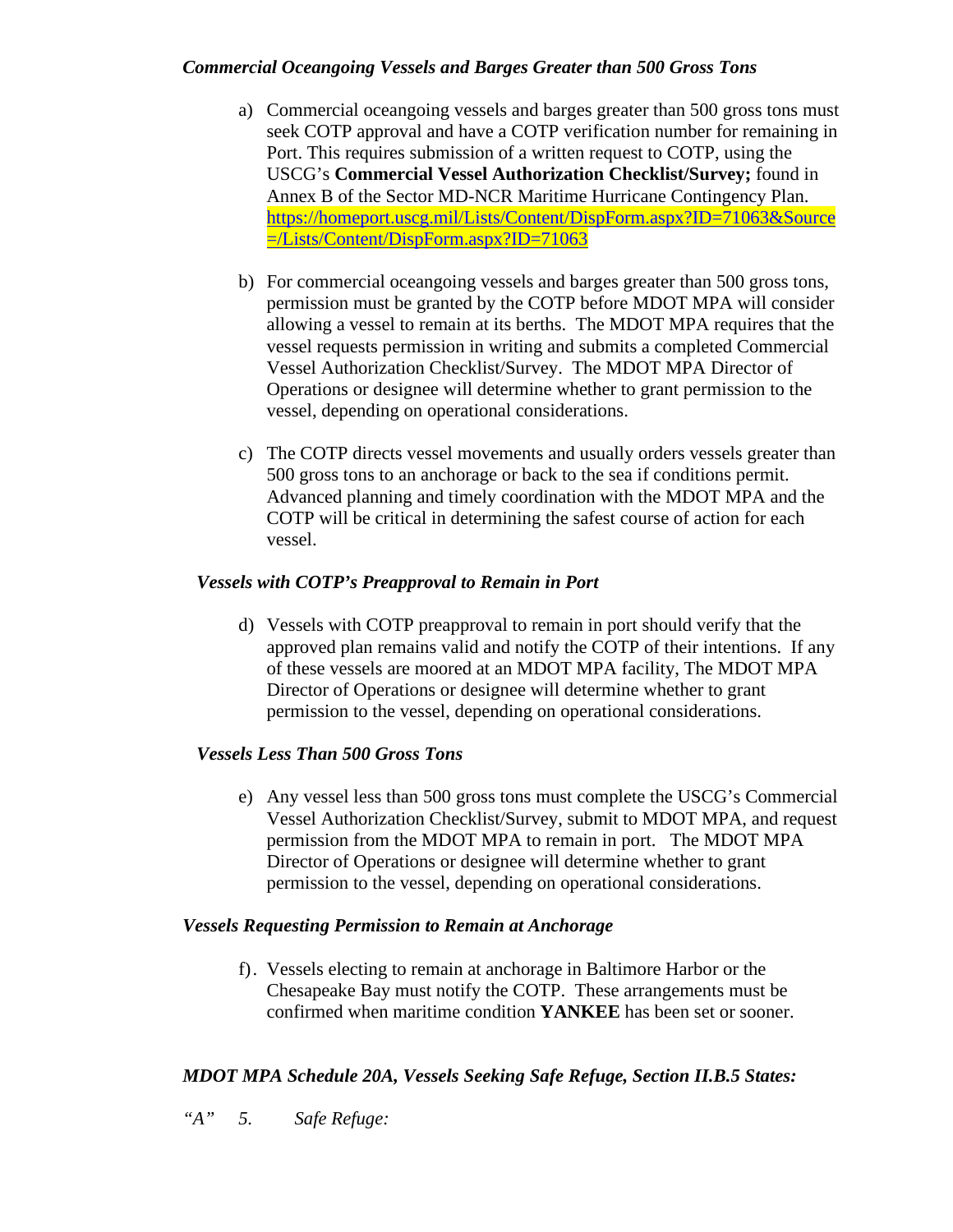*A Vessel obtaining safe refuge at any MPA pier, if granted by the Administration in its sole discretion, shall accept all risks and full responsibility for any and all damage to property and bodily injury to persons resulting from said Vessel's safe refuge status while berthing at MPA facilities.*

*In consideration for obtaining refuge, the Vessel, its owners, and Master shall indemnify the Maryland Port Administration and the State of Maryland for all property damage or personal injury emanating from safe refuge status, regardless of negligence on the part of the Vessel.*

*Vessel owners and/or operators, by requesting permission to remain at an MPA terminal through the submission of the Commercial Vessel Authorization Checklist/Survey, are acknowledging that it is subject to the terms in this Section II.B.5 and confirms the terms by which the vessel will be allowed to remain at a MPA terminal.*

#### *Precautionary Measures for Moored or Anchored Vessels*

- g) **Recommended Precautionary Measures for Ships** and **Recommended Precautionary Measures for Barges** remaining moored or anchored in port are included in the COTP Upper Chesapeake Bay Hurricane Contingency Plan. Also, owners of vessels and barges should review the **Storm Preparation Checklist for Ships and Barges;** found in Annex A of the Sector MD-NCR Maritime Hurricane Contingency Plan. [https://homeport.uscg.mil/Lists/Content/DispForm.aspx?ID=71063&Source](https://homeport.uscg.mil/Lists/Content/DispForm.aspx?ID=71063&Source=/Lists/Content/DispForm.aspx?ID=71063) [=/Lists/Content/DispForm.aspx?ID=71063](https://homeport.uscg.mil/Lists/Content/DispForm.aspx?ID=71063&Source=/Lists/Content/DispForm.aspx?ID=71063)
- 3. When **XRAY** is set, the following is required:
	- a. Vessels with COTP pre-approval to remain in port should verify that the approved plan remains valid and notify the COTP and the MDOT MPA of their intentions.
	- b. Other vessels intending to remain at their moorings in port must obtain the COTP's permission and the MDOT MPA's approval.
- 4. When **YANKEE** is set, all vessels intending to remain moored at an MDOT MPA facility should have COTP and MDOT MPA permission.
- 5. At maritime conditions **XRAY** and **YANKEE**, the MDOT MPA Operations Department will notify the USCG of all vessels and barges arriving and departing MDOT MPA facilities.
- 6. When **ZULA** is set, COTP's team will ensure that all vessels are moored or anchored in preparation for the hurricane.
- 7. **Post Hurricane:** Vessel operators should be aware that after a hurricane passes, all navigation channels must be surveyed for possible submerged hazards to navigation and navigational aids must be checked to ensure they are functioning properly and in their proper location. The COTP may not permit vessel movement in the Port of Baltimore until these precautionary measures are completed. This could delay vessel arrivals and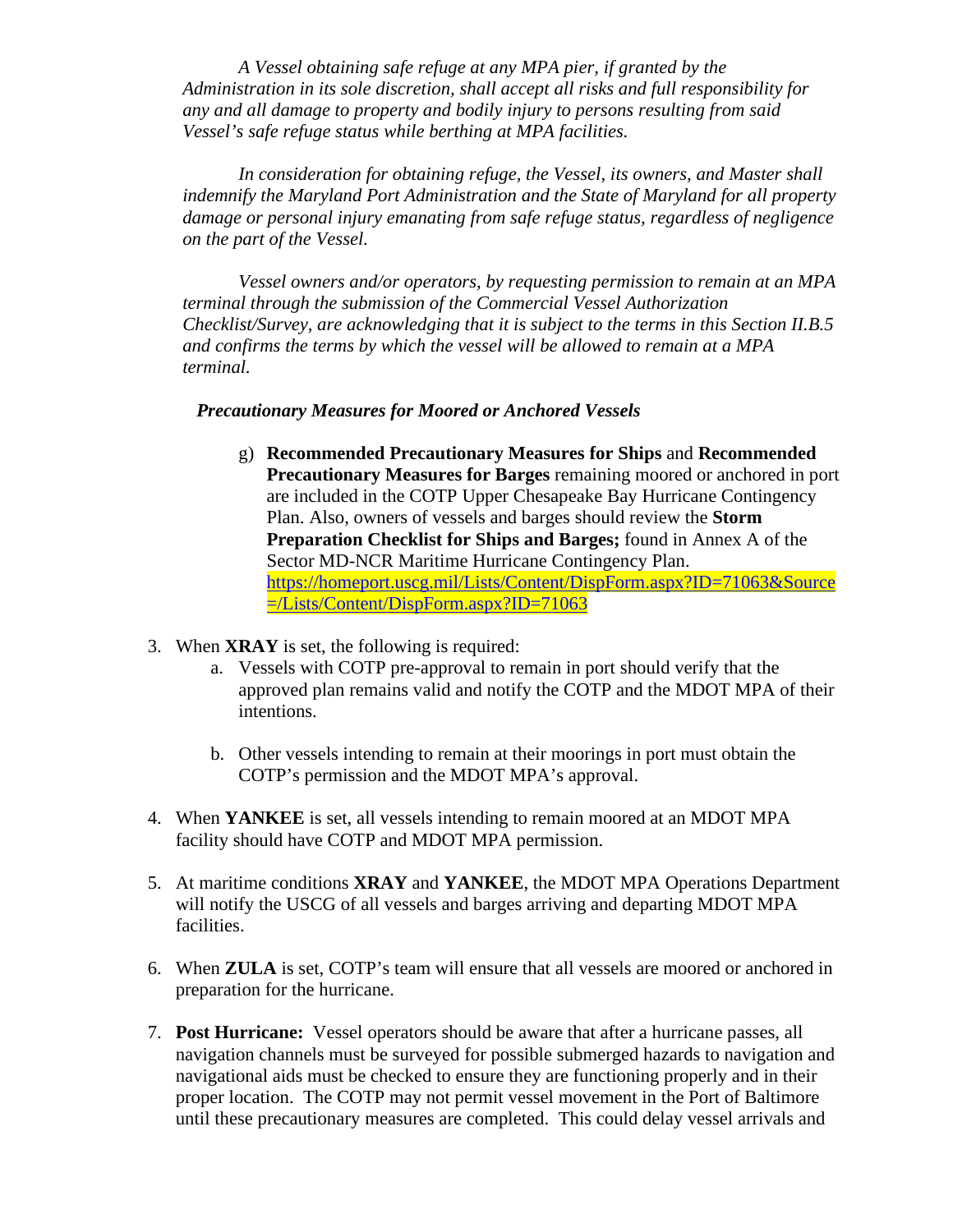departures for several days after a hurricane. Any decision to keep a vessel in port during a hurricane should be made with this in mind.

#### E. FACILITY PREPAREDNESS

- 1. In preparation for a tropical storm or hurricane, the MDOT MPA will monitor the National Hurricane Center (NHC) advisories and site-specific weather information and distribute information through eBroadcast, as appropriate.
- 2. The MDOT MPA will review its severe weather preparedness plans.
- **WHISKEY**: The MDOT MPA, through eBroadcast, will transmit the following to MDOT MPA departments, its tenants, and other port users:
	- a) Review Hurricane Preparedness Plan for Marine Terminals. Prepare (MDOT MPA) to initiate work order for Hurricane Preparedness.
	- b) Advise vessels that want to remain moored at an MDOT MPA facility of the requirement identified under the Vessel Preparedness Section.
	- c) Advise tenants to review their severe weather preparedness plans.
	- c) Normal facility operations may continue during maritime condition WHISKEY.
	- d) Monitor fuel levels in the tanks at the fuel island and if low, secure delivery of fuel.
- **XRAY:** The MDOT MPA, through eBroadcast, will transmit the following to MDOT MPA departments, its tenants, and other port users:
	- a) Normal facility operations may continue during maritime condition X-RAY
	- b) Begin clearing missile hazards such as loose gear, equipment, dunnage, sheet metal, pallets, trash, drums, etc.
	- c) Plan for moving and securing dangerous cargo and hazardous materials to a safe location. Advise the COTP of any concerns regarding dangerous cargoes or hazardous materials.
	- d) If practical, prepare stacking plan for empty and full containers. The COTP may require this action for containers with hazardous materials. Each tenant is to survey its area and use appropriate judgment as to the safest manner in which to store containers and other cargoes.
	- e) Survey moored vessels and notify the COTP of any potential problems.
	- f) Advise vessels who want to remain moored at an MDOT MPA facility of the requirement identified under Vessel Preparedness Section.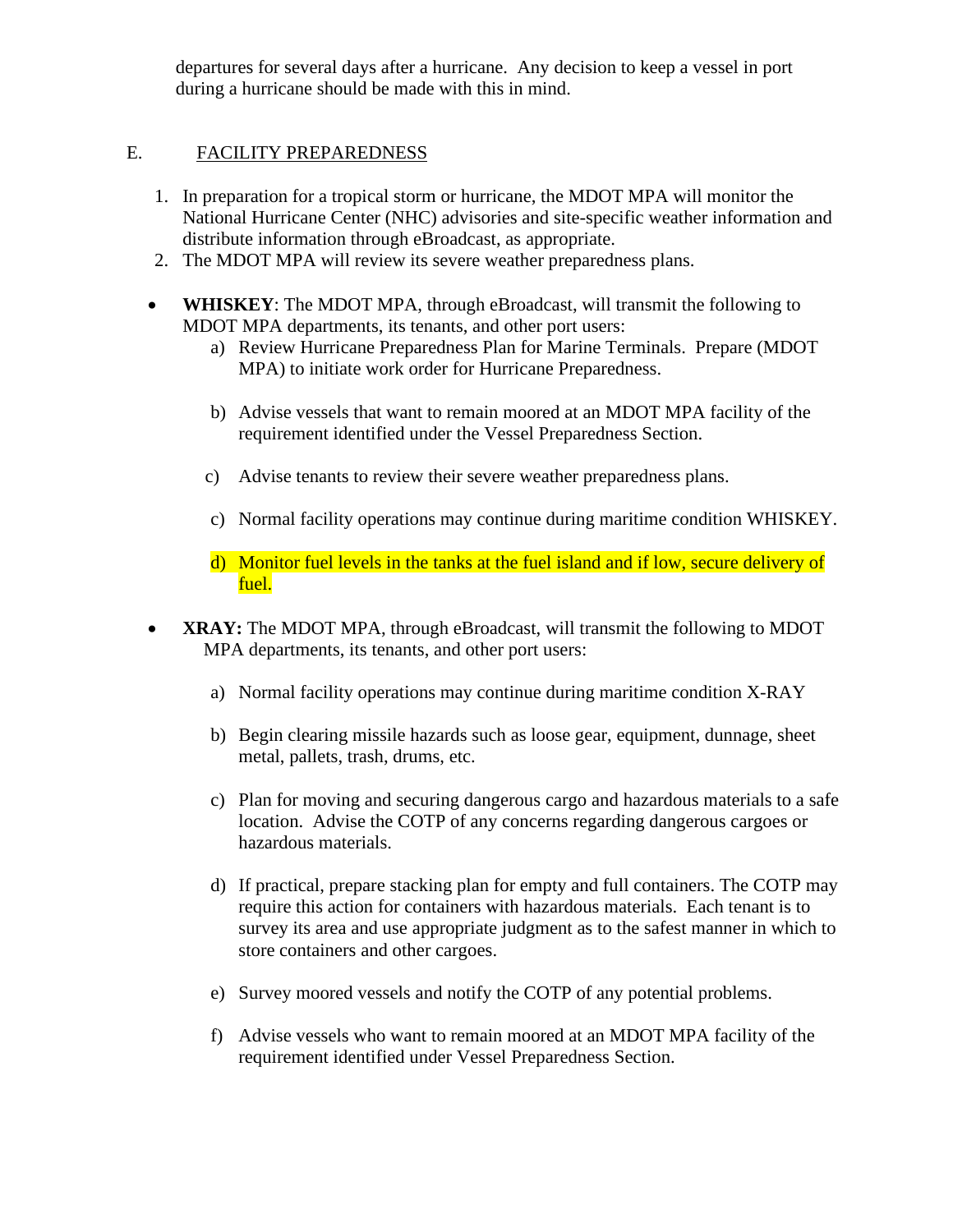- Vessels with COTP pre-approval to remain in port should verify that the approved plan remains valid and notify the COTP of their intentions.
- Other vessels intending to remain at their moorings in port must obtain the COTP's permission and the MDOT MPA's approval.
- g) Review schedules of inbound and departing vessels and barges. Notify the COTP of any vessels arriving or departing the Port of Baltimore within the next 48 hours.
- h) Where possible, engineering should photograph construction projects and facility improvements for use as verification of hurricane damage.
- i) Keep abreast of weather conditions.
- j) Consider the possibility of flooding and prepare to take measures to mitigate the damage as much as possible (e.g. sandbag doors, move critical equipment, documents, and records to a higher location such as the second floor of a multistory building or on top of tables or desks, etc.)
- k) Monitor fuel levels in the tanks at the fuel island and if low, secure delivery of fuel.
- l) Check and test backup generators, including fueling.
- **YANKEE**: The MDOT MPA, through eBroadcast, will transmit the following to MDOT MPA departments, its tenants, and other port users. Some items will be for MDOT MPA only.
	- a) Normal operations may continue.
	- b) Plan for the possible termination of cargo operations.
	- c) Various terminal operators' weather preparedness plans may vary and have other requirements. These plans may be more stringent than the MDOT MPA but must not be less stringent.
	- d) Continue clearing missile hazards such as loose gear, equipment, dunnage, sheet metal, pallets, trash, drums, etc.
	- e) Begin securing buildings and equipment for heavy weather, if necessary.
	- f) Begin securing containers, both empty and full, if appropriate.
	- g) Secure non-essential fuel and chemical storage and supply facilities (close valves, secure openings, etc.), if appropriate.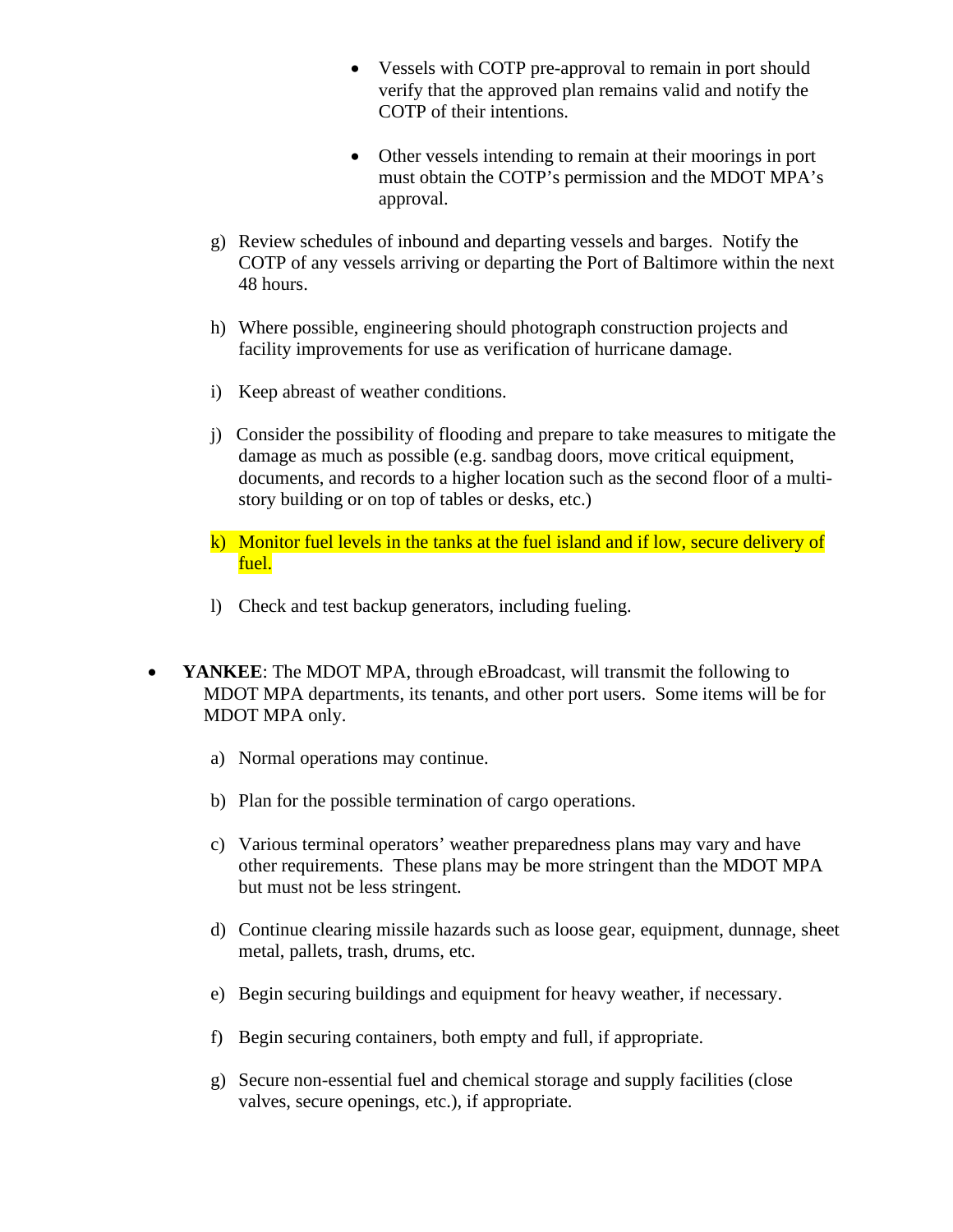- h) Advise vessels who want to remain moored at an MDOT MPA facility of the requirement identified under the Vessel Preparedness Section.
	- Notify the COTP of any vessels still moored at a terminal.
	- Advise all vessels intending to remain moored at an MDOT MPA facility that they should have COTP and MDOT MPA permission.
- i) Survey terminal areas for any potential hazards. Notify the MDTA Police and the COTP if any hazards are found.
- j) Ensure all hazardous cargo is secured and protected from damage as much as possible, if appropriate.
- k) Review the MDOT MPA Crane Operating Procedures during Forecast and Actual Winds and Passenger Boarding Bridge Operations during Severe Weather Conditions.
- l) Consider the possibility of flooding and prepare to take measures to mitigate the damage as much as possible (e.g. sandbag doors, move critical equipment, documents, and records to a higher location such as the second floor of a multistory building or on top of tables or desks, etc.)
- m) Normal telephone service may not be available after a hurricane. Review radio procedures and protocols and ensure radio batteries are available and charged.
- n) The MDTA Police will patrol MDOT MPA facilities and report any problems or hazardous conditions noted to the responsible terminal operator and the MDOT MPA Operations Department
- o) Once Condition YANKEE is set, an MDOT MPA Command Post may be established. Request ISD to prepare the command post.
- p) MDOT MPA Command Post Procedures dictate who should be present.
- q) Office of Safety and Risk Management or designee should make regular status reports to the **MDEM** State
- r) State Emergency Operations Center (SEOC) or DOTOps in accordance with Appendix 3 to Annex C of the Maryland EOP.
- s) Continue to evaluate weather conditions and amend plans as necessary.
- t) Monitor fuel levels in the tanks at the fuel island and if low, secure delivery of fuel.
- u) Fuel all mission critical vehicles, trucks, equipment, generators, and tanks for engine driven fire suppression system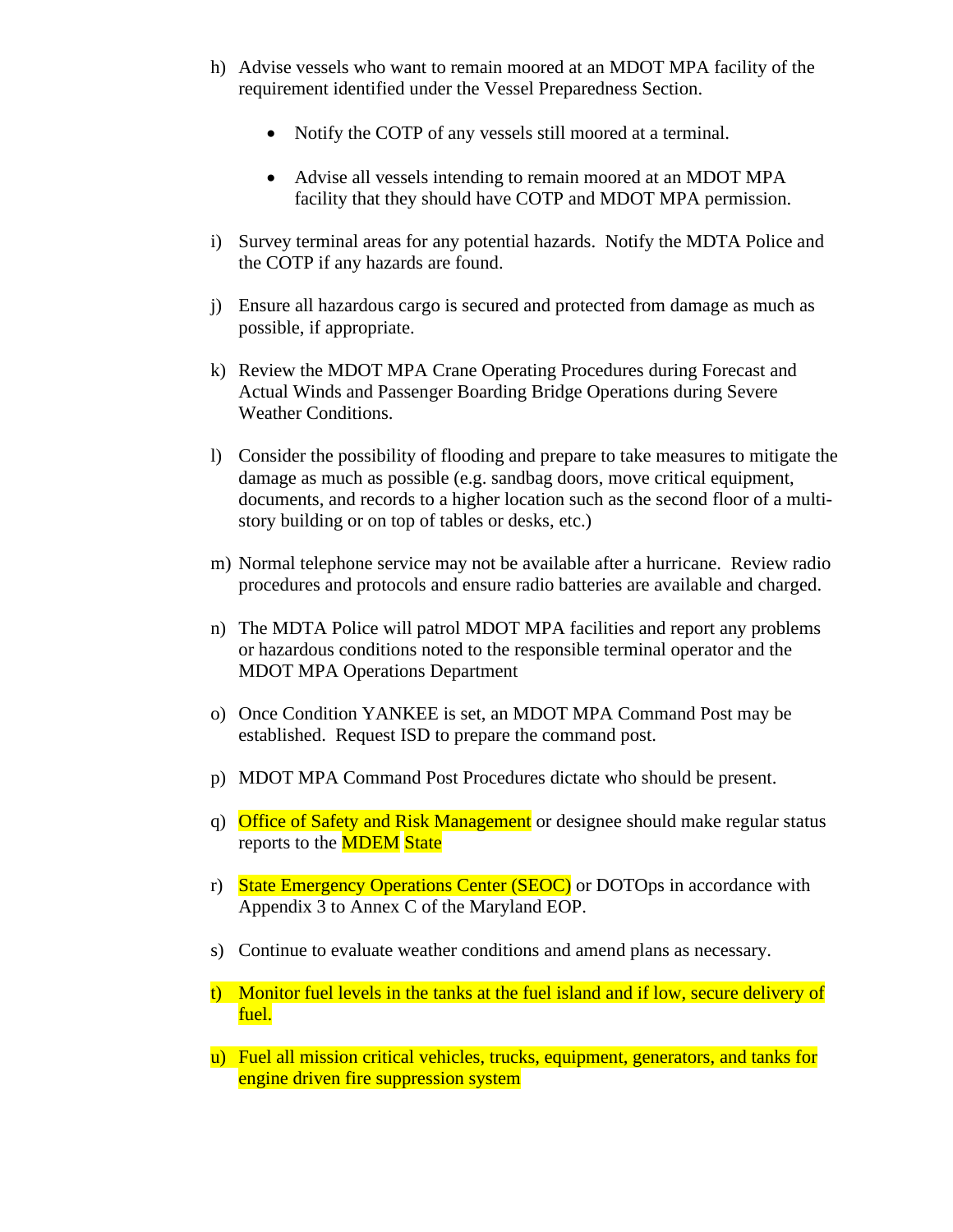- v) The MDOT MPA Ops Department will request more frequent weather reports from the weather service provider.
- w) MDOT MPA will identify & schedule personnel who will be required to report to DOTOps and CP.
- x) MDOT MPA will identify & schedule personnel who may be required to remain at or near the facility.
- y) Ensure procedures are in place so that MDOT MPA and tenant 'essential personnel' can get onto the terminal.
- z) Ensure that employee phone numbers are available to the Command Post.
- aa) Where possible, engineering should continue to photograph construction projects and facility improvements for use as verification of hurricane damage.
- 8. ZULU: The MDOT MPA, through eBroadcast, will transmit the following to MDOT MPA departments, its tenants, and other port users:
	- a) Prepare for possible termination of cargo operations. Determine the time for termination and broadcast.
	- b) Establish the MDOT MPA Command Post with pre-designated personnel. Refer to Command/Communication Post Procedures.
	- c) Continually evaluate weather conditions and amend plans as necessary.
	- d) Ensure all final preparations to secure buildings and equipment are in place.
	- e) Backup computer files and applications.
	- f) Continue clearing missile hazards such as loose gear, equipment, dunnage, sheet metal, pallets, trash, drums, etc.
	- g) Secure all fuel and chemical storage and supply facilities (close valves, secure openings, etc.)
	- h) Ensure all hazardous cargo is secured and protected from damage as much as possible, if appropriate.
	- i) Notify the COTP of any vessels still moored at a terminal.
	- j) Survey terminal areas for any potential hazards. Notify the MDTA Police and the COTP if any hazards are found.
	- k) Refer to the MDOT MPA Crane Operating Procedures During Forecast and Actual Winds Passenger Boarding Bridge Operations during Severe Weather Conditions.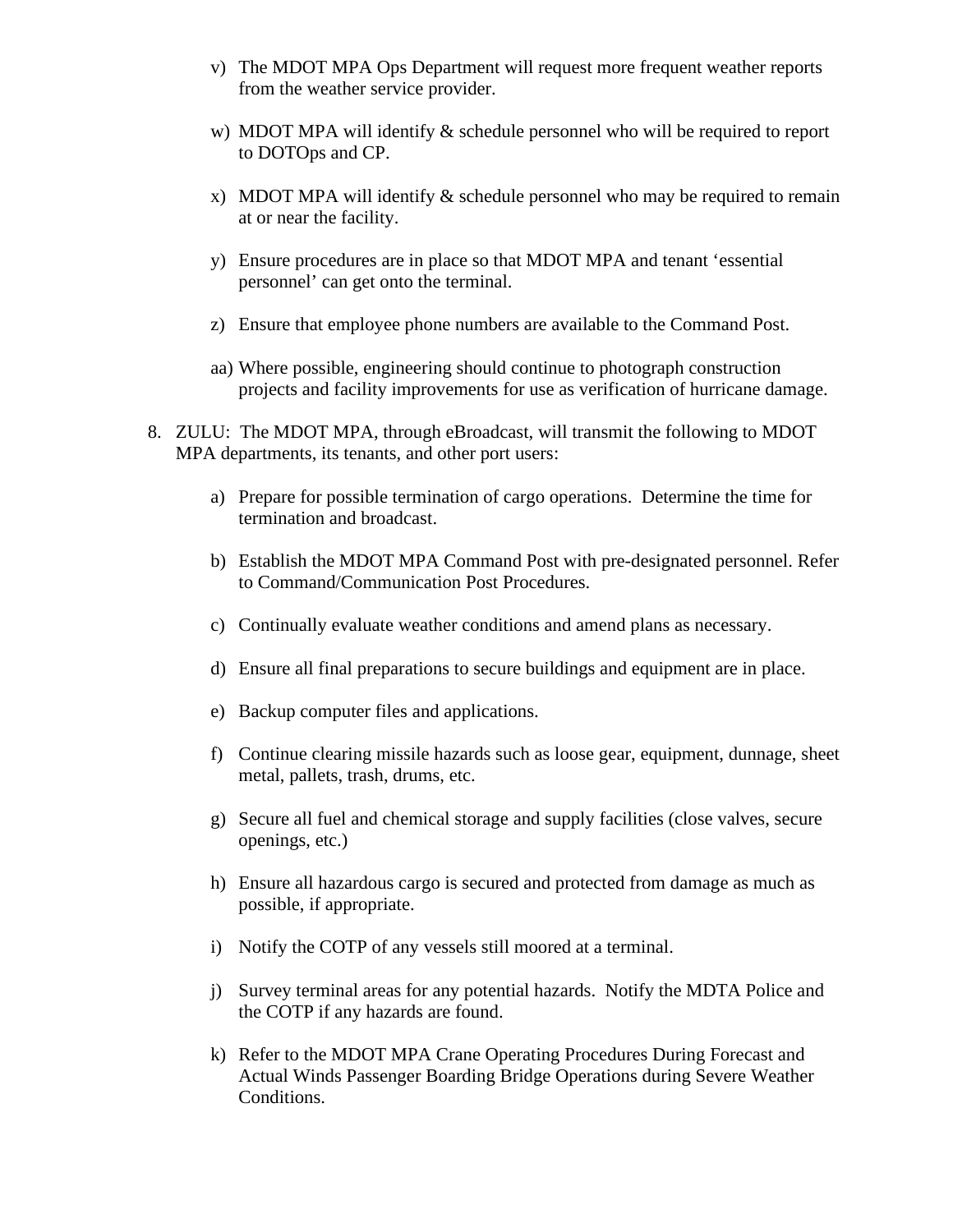- l) Prepare for flooding and take measures to mitigate damage as much as possible (e.g. sandbag doors, move critical equipment, documents, and records to a higher location such as the second floor of a multi-story building or on top of tables or desks, etc.).
- m) Move vehicles and equipment to higher ground.
- n) MDOT MPA owned boats:
	- (1) Secure all boats with additional lines.
	- (2) All vessel-mooring lines should be lengthened to accommodate for exceptionally high tides and forecasted storm surges.
	- (3) Ensure electrical service to small boats is maintained for bilge pumps.
	- (4) Assign personnel to the facility after normal working hours to address any unforeseen occurrences, if appropriate.
- o) The MDTA Police will patrol MDOT MPA facilities and report any problems or hazardous conditions noted to the responsible terminal operator and MDOT MPA Command Post.
- p) Test radios, radio procedures and protocols, and ensure batteries are available and fully charged.
- q) Review evacuation plans.
- r) The MDOT MPA Office of Safety and Risk Management should make regular status reports to the **MDEM SEOC** or DOTOps in accordance with Appendix 3 to Annex C of the Maryland EOP.
- s) Dispatch persons to DOTOps, if required.
- t) Post schedule for MDOT MPA employees required to remain on the terminal.
- u) Plan schedule for replacements at MDOT MPA Command Post.
- v) Ensure that CP has an up-to-date list of employee names and contact information and names from tenants of "essential personnel,' those who may remain onsite or will need access to the site after the weather event has subsided.
- w) Provide options and information regarding home preparation to employees, as appropriate.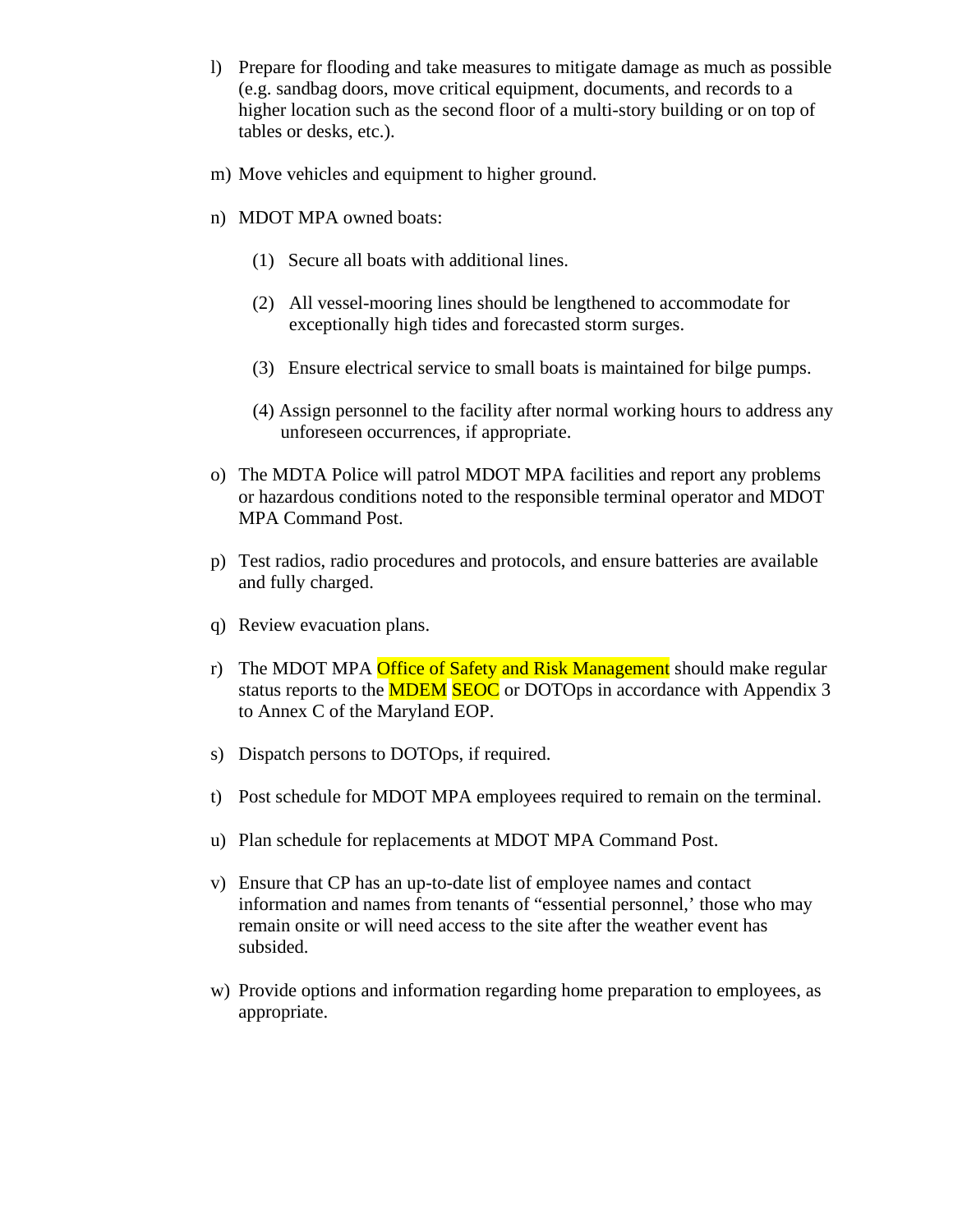### F. POST-HURRICANE ACTIVITIES

- 1. The MDOT MPA, through eBroadcast, will publish advisories to MDOT MPA departments, tenants, and port users regarding their responsibilities for their own and MDOT MPA's equipment and property.
- 2. The MDOT MPA CP will establish ICS and adhere to the principles of ICS.
- 3. Preliminary actions of CP:
	- Select the best-qualified Operations Section chief and Deputy.
	- Select other key Command and General Staff.
	- Establish telephone and/or radio communications with the MDOT MPA CP.
	- Verify the status of all personnel. Report findings/problems to the MDOT MPA CP.
	- Request that on-scene personnel survey terminal areas for any dangerous conditions (e.g. fire/explosion hazards, oil/hazardous material spills, etc.) Report problems to MDOT MPA CP. Advise the COTP of the facility's status and any hazardous conditions.
	- Determine if "essential" tenants can be allowed on terminals.
	- Contact tenants/port users and advise them of the situation and status of reopening terminals via eBroadcast.
	- The MDTA Police and MDOT MPA Maintenance Departments and MDOT MPA tenants should cooperate to clear roadways of debris and restore transportation routes.
- 4. Operations Section Chief:
	- Select Inspection Teams, consisting of Engineering, Operations, & Maintenance (Others as appropriate – ISD, Safety and Risk Management, Security)
	- Assign appropriate teams to infrastructure areas:
		- oPiers, Berths, Decking, & Fenders oCranes oPassenger Boarding Bridge oRoadways oRail lines oElectrical Distribution oCommunication oBuilding Structures & Fire Suppression Systems o Vehicles & Equipment oFencing & Security oSanitary & Ejectors oPotable Water oEnvironmental (ASTs, O/W, Stormwater structures) o A representative from PAC will participate on the team/or be available for inspection of SMT/ICTF/Point Breeze.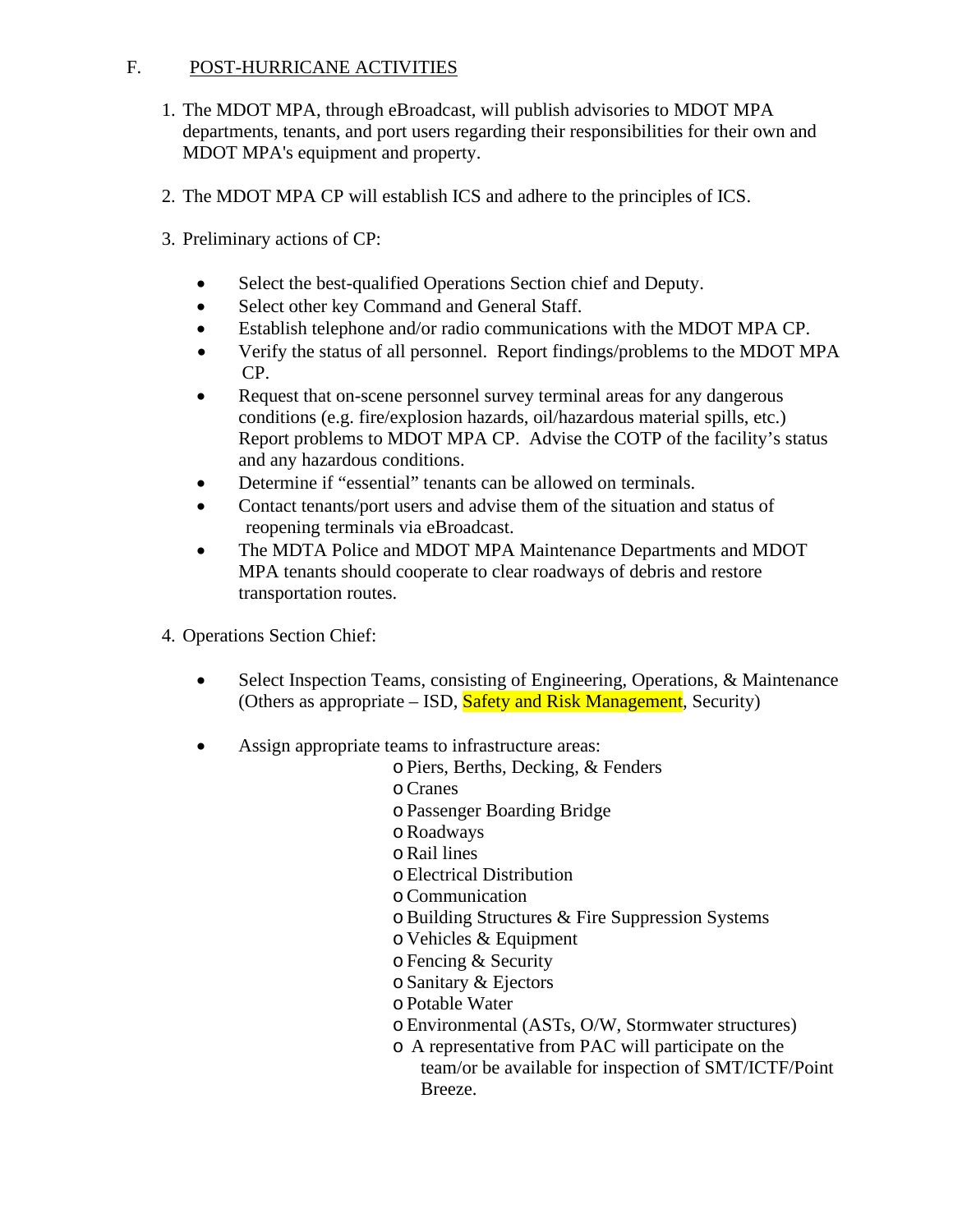- Teams will inspect terminal structures and equipment for damage and document damage.
- Teams will assess damage and estimate of time to restore.
- Operations Chief will recommend priority for the restoration of infrastructure.
- Operations Chief will brief the Command Post and Incident Commander.
- 6. Other General and Command Staff Activities
	- The MDOT MPA Office of Communications will prepare news releases of the terminal situation, condition, and employees' work status.
	- MDOT MPA Human Resources will provide guidance on MDOT MPA employee issues.
	- Marketing will contact customers and update them on the status of the terminal and operations.
	- The MDOT MPA *Office of Safety and Risk Management* should make regular status reports to the **MDEM** SEOC or DOTOps in accordance with Appendix 3 to Annex C of the Maryland EOP.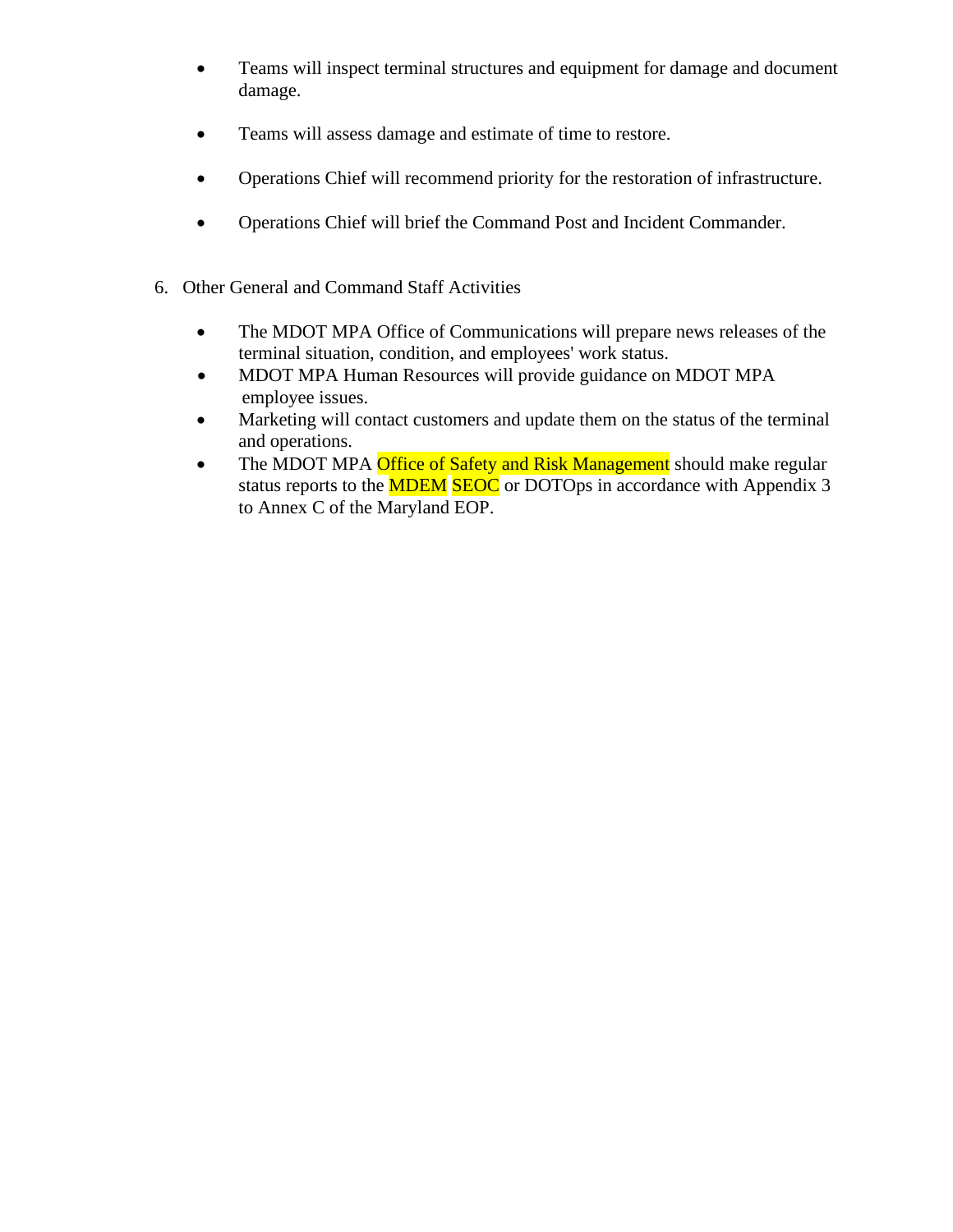# **Comparison of Civilian, Maritime and Military Hurricane Conditions**

| Projected Storm Path and Seasonal         | <b>Maritime</b>   | Civilian           | Military            |
|-------------------------------------------|-------------------|--------------------|---------------------|
| Considerations                            | <b>Hurricane</b>  | <i>Hurricane</i>   | <i>Hurricane</i>    |
|                                           | <b>Conditions</b> | Conditions         | Conditions          |
| 1 December - 31 May                       | <b>NONE</b>       | <b>NONE</b>        | <b>NONE</b>         |
| 1 June - 30 November                      | <b>SEASONAL</b>   | <b>HURRICANE</b>   | <b>SEASONAL</b>     |
|                                           | <b>ALERT</b> (set | <b>SEASON</b> (set | <b>ALERT</b> (set   |
|                                           | automatically)    | automatically)     | automatically)      |
| Hurricane force winds are expected within | <b>CONDITION</b>  | <b>HURRICANE</b>   | <b>CONDITION</b>    |
| <b>72 hours</b> at (geographic point)     | <b>WHISKEY</b>    | <b>WATCH</b>       | <b>FOUR</b>         |
| Hurricane force winds are expected within | <b>CONDITION</b>  | <b>HURRICANE</b>   | <b>CONDITION</b>    |
| 48 hours at (geographic point)            | <b>XRAY</b>       | <b>WARNING</b>     | <b>THREE</b>        |
| Hurricane force winds are expected within | <b>CONDITION</b>  | <b>HURRICANE</b>   | <b>CONDITION</b>    |
| <b>24 hours</b> at (geographic point)     | <b>YANKEE</b>     | <b>WARNING</b>     | TWO                 |
| Hurricane force winds are expected within | <b>CONDITION</b>  | <b>HURRICANE</b>   | <b>CONDITION</b>    |
| 12 hours at (geographic point)            | <b>ZULA</b>       | <b>WARNING</b>     | <b>ONE</b>          |
| After the storm passes or when the        | Return to         | Return to          | <b>RESPONSE</b>     |
| projected storm path has storm not        | <b>SEASONAL</b>   | <b>HURRICANE</b>   | $\&$                |
| impacting (geographic point)              | <b>ALERT</b>      | <b>SEASON</b>      | <b>RECOVERY</b>     |
|                                           |                   |                    | <b>Attachment 1</b> |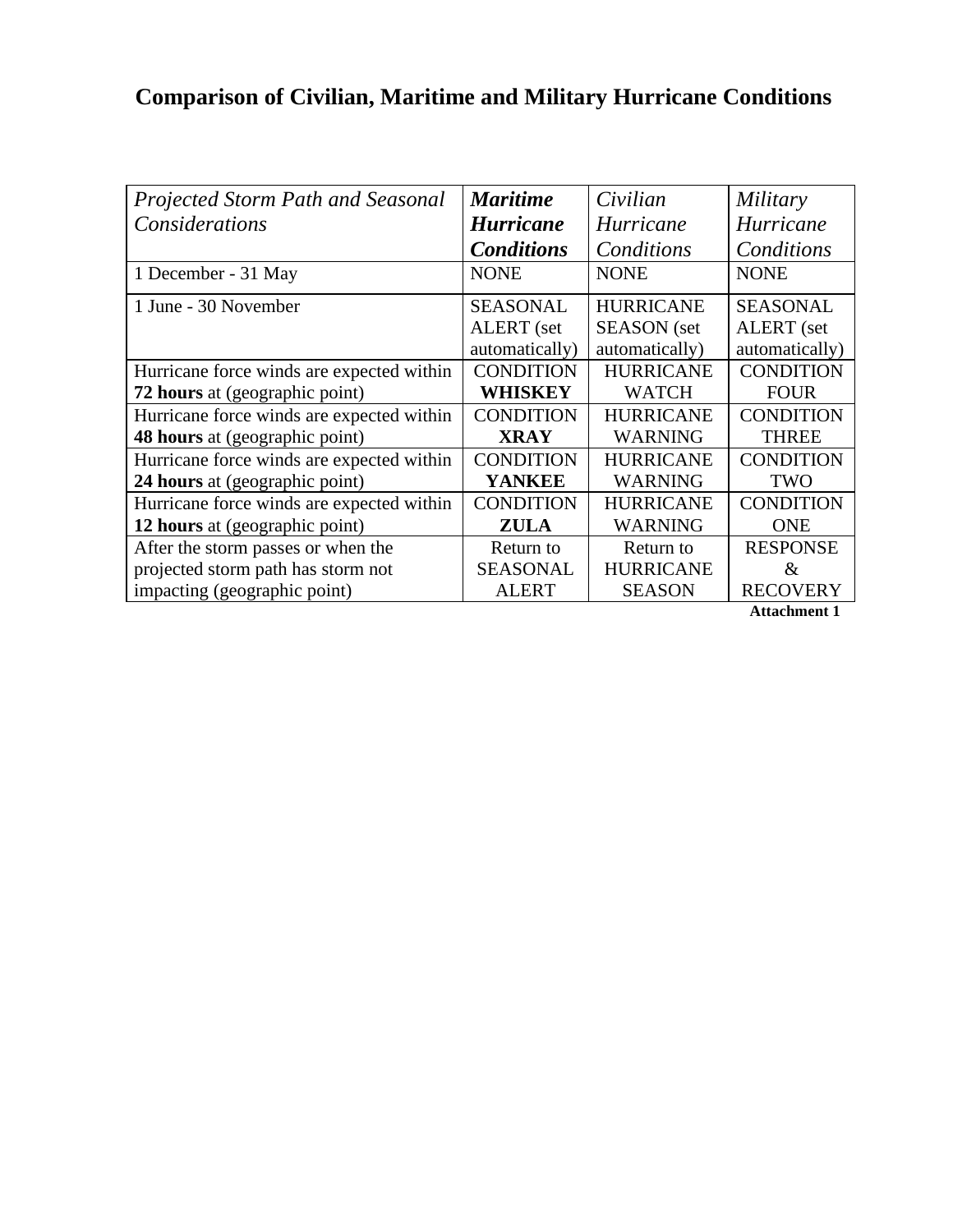## **List of Essential Telephone Numbers**

| Department/Agency                                       | <b>Telephone Number</b>      |
|---------------------------------------------------------|------------------------------|
| <b>Baltimore City Fire Department Ops Center</b>        | 410-396-3086                 |
| <b>Baltimore County Fire Department</b>                 | 410-887-4592                 |
| <b>Chesapeake and Delaware Canal Operator</b>           | 410-575-6714                 |
| Maryland Department of the Environment                  | 410-537-3975                 |
| <b>MDE Emergency Response Team</b>                      | 1-866-633-4686               |
| <b>Maryland Department of Emergency Management</b>      | 410-517-3600                 |
| <b>State Emergency Operations Center</b>                | 410-517-3600                 |
| <b>MDTA Police Department Communications Section</b>    | 410-537-7911                 |
| <b>MDTA Police Detachment Commander</b>                 | 410-631-1071                 |
| <b>MDTA Police Detachment, Asst. Commander</b>          | 410-633-1070                 |
| MDTA Police Detachment, On Duty Supervisor              | 410-633-1130                 |
| Deputy Executive Director                               | 410-385-4829                 |
| Director of Operations                                  | 410-633-1124                 |
| Deputy Director, Crane, Facility and Fleet Maintenance  | 410-633-1051                 |
| <b>General Manager, Terminal Operations</b>             | 410-633-1018                 |
| Manager, Terminal Operations                            | 410-633-1121                 |
| <b>MDOT MPA Security Office</b>                         | 410-633-1150                 |
| <b>MDOT MPA Office of Communications</b>                | 410-385-4483                 |
| MDOT MPA Safety and Risk Management                     | 410-633-1148                 |
| MDOT MPA Terminal & Vessel Operations Department        | 410-633-1077                 |
| <b>Cruise Operations</b>                                | 410-633-1054                 |
| <b>Rail Operations</b>                                  | 410-633-1048                 |
| Steamship Trade Association of Baltimore, Inc.          | 410-248-3377                 |
| U.S. Coast Guard Captain of the Port, Baltimore, MD     | 410-576-2693 or 410-576-2525 |
| <b>Vessel Information Telephone</b>                     | 410-576-2517                 |
| <b>USCG</b> Recorded 24/7 Message                       | 410-576-2682                 |
| <b>USCG Crisis Action Center (CAC)</b>                  | 410-576-2699                 |
| <b>Vessel Information Fax</b>                           | 410-576-2524                 |
| U.S. Coast Guard Captain of the Port, Hampton Roads, VA | 757-441-3302                 |
| U.S. Coast Guard Captain of the Port, Philadelphia, PA  | 215-271-4881                 |
|                                                         |                              |

Attachment 2